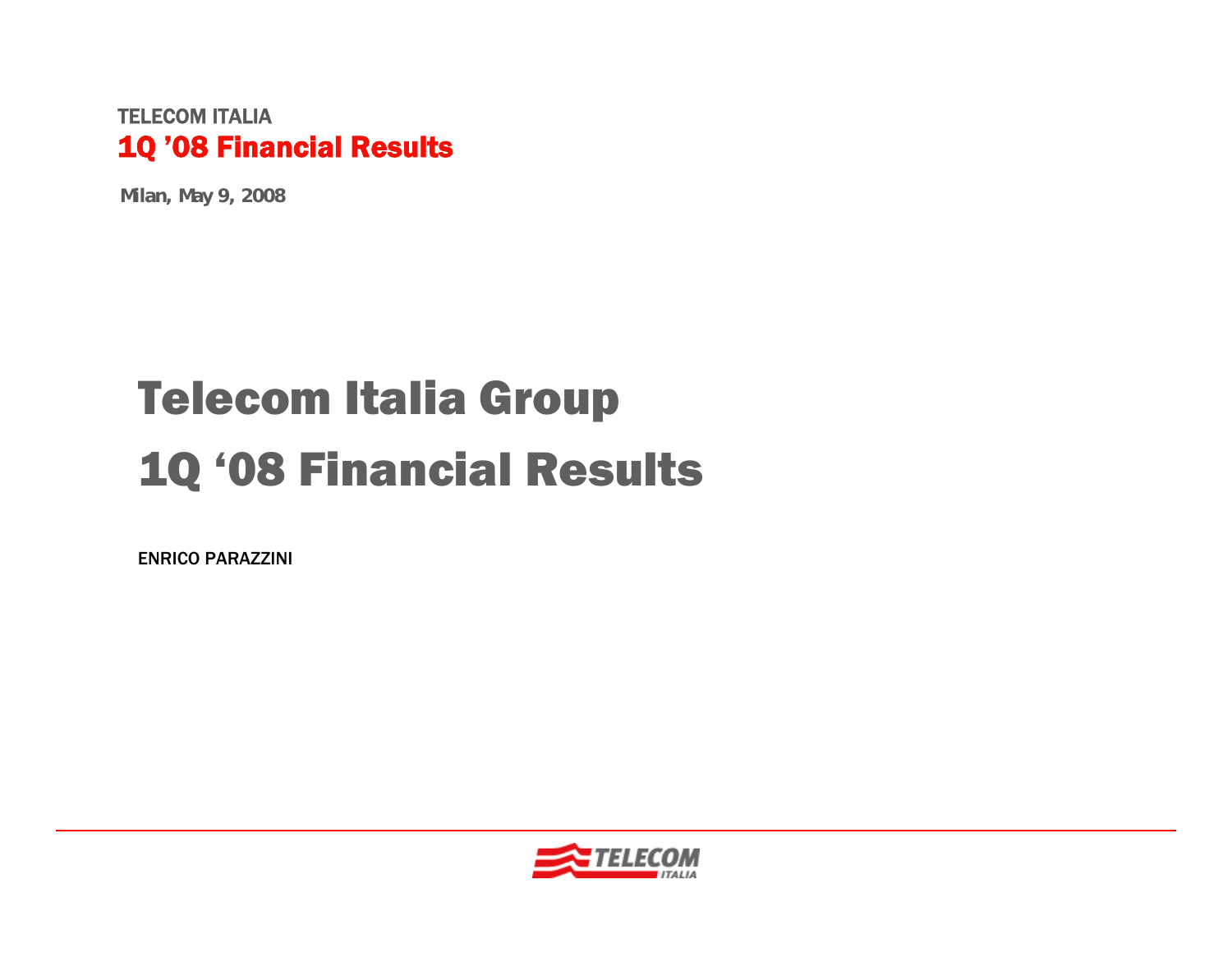#### Safe Harbour

These presentations contain statements that constitute forward-looking statements within the meaning of the Private Securities Litigation Reform Act of 1995. These statements appear in a number of places in this presentation and include statements regarding the intent, belief or current expectations of the customer base, estimates regarding future growth in the different business lines and the global business, market share, financial results and other aspects of the activities and situation relating to the Company.

Such forward looking statements are not guarantees of future performance and involve risks and uncertainties, and actual results may differ materially from those in the forward looking statements as a result of various factors.

Analysts are cautioned not to place undue reliance on those forward looking statements, which speak only as of the date of this presentation. Telecom Italia Spa undertakes no obligation to release publicly the results of any revisions to these forward looking statements which may be made to reflect events and circumstances after the date of this presentation, including, without limitation, changes in Telecom Italia Spa business or acquisition strategy or to reflect the occurrence of unanticipated events. Analysts and investors are encouraged to consult the Company's Annual Report on Form 20-F as well as periodic filings made on Form 6-K, which are on file with the United States Securities and Exchange Commission.

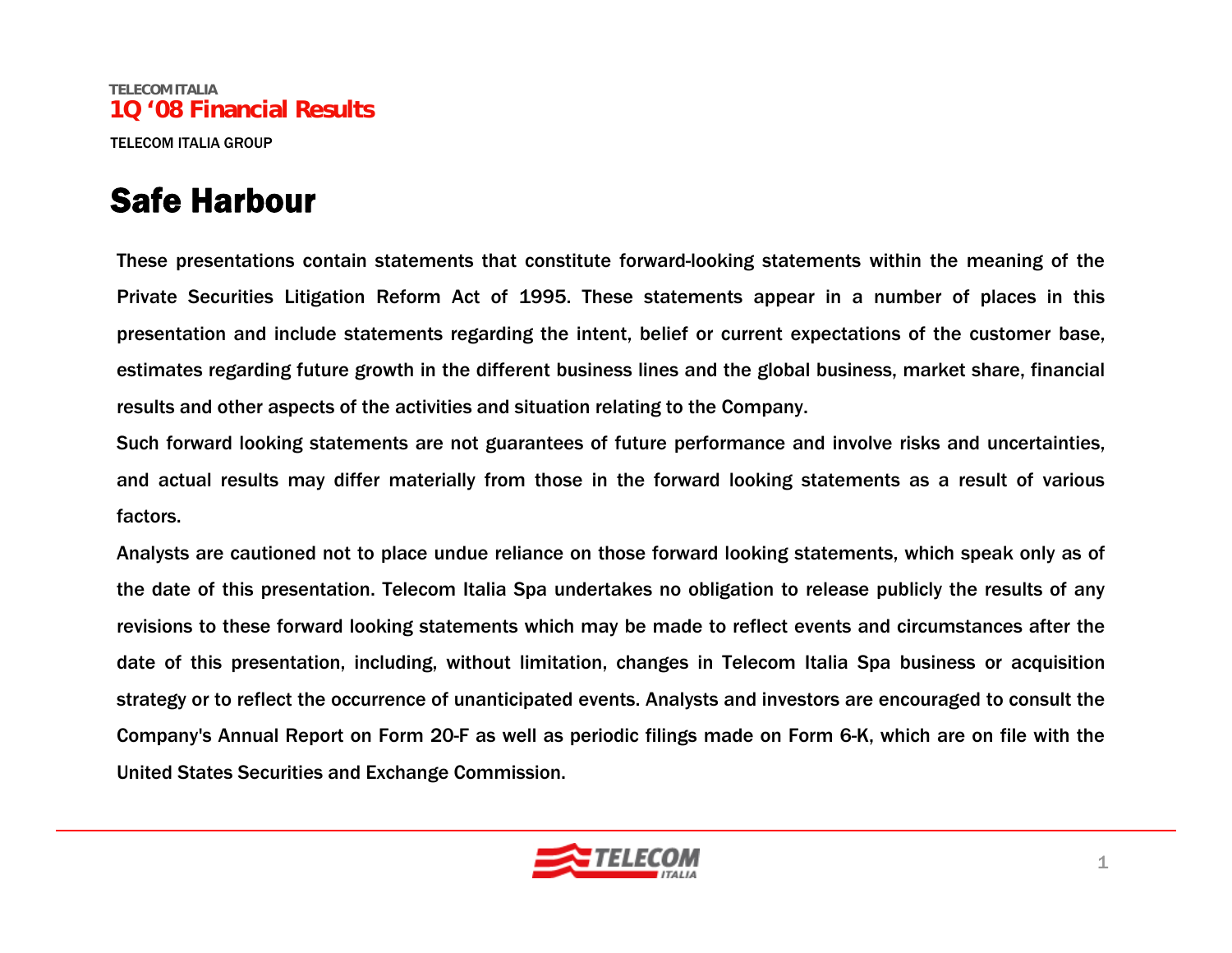#### TI Group – 1Q '08 Key Financial Results

| $\epsilon$ MIn                | <b>10 '08</b><br>reported | 10 '07<br>reported* | YoY<br>reported | YoY<br>organic** | <b>Highlights</b>                                                                                                                                                        |
|-------------------------------|---------------------------|---------------------|-----------------|------------------|--------------------------------------------------------------------------------------------------------------------------------------------------------------------------|
| <b>Revenues</b>               | 7,298                     | 7,475               | $-2.4\%$        | $-4.0%$          | Domestic revenues mainly affected by regulatory<br>discontinuities ( $\epsilon$ 260 mln). International activities                                                       |
| Ebitda                        | 2,966                     | 3,178               | $-6.7%$         | $-6.7%$          | generated 22% of Group turnover in 1Q08 (+4pp yoy).                                                                                                                      |
| Ebitda margin                 | 40.6%                     | 42.5%               | $-1.9$ pp       | $-1.2$ pp        | Stable domestic Ebitda Margin (47.5%), among the<br>highest in the industry. Lower international profitability<br>due to competitive dynamics and non recurring bad debt |
| <b>Ebit</b>                   | 1,528                     | 1,817               | $-15.9%$        | $-16.0%$         | in Brazil.                                                                                                                                                               |
| Ebit margin                   | 20.9%                     | 24.3%               | $-3.4$ pp       | $-2.9$ pp        | D&A increase following higher capital intensity for<br>continued investments in innovation.                                                                              |
| Net Income<br>post minorities | 501                       | 775                 | $-35.4%$        |                  | Bottom-line discounts lower operating income and a<br>negative yoy balance from Sofora call options valuation.                                                           |
| Capex                         | 1,228                     | 1,128               | $+100$          |                  | Higher investments in Italy for broadband coverage and<br>quality improvement.                                                                                           |
| <b>Net Debt</b>               | 35,436                    | 37,182              | $-1,746$        |                  | Net Debt decrease thanks to cash flow generation.                                                                                                                        |
|                               |                           | € mln YE'07         | -265 vs 35,701  |                  |                                                                                                                                                                          |

*\* Pro-forma figures (TI France considered as a discontinued operation).*

\*\* Excluding changes in consolidation area, exchange rate impact and other non organic items. In line with '08-'10 Company Guidance, restructuring costs are accounted as *recurring items and no longer included among the non organic items.*

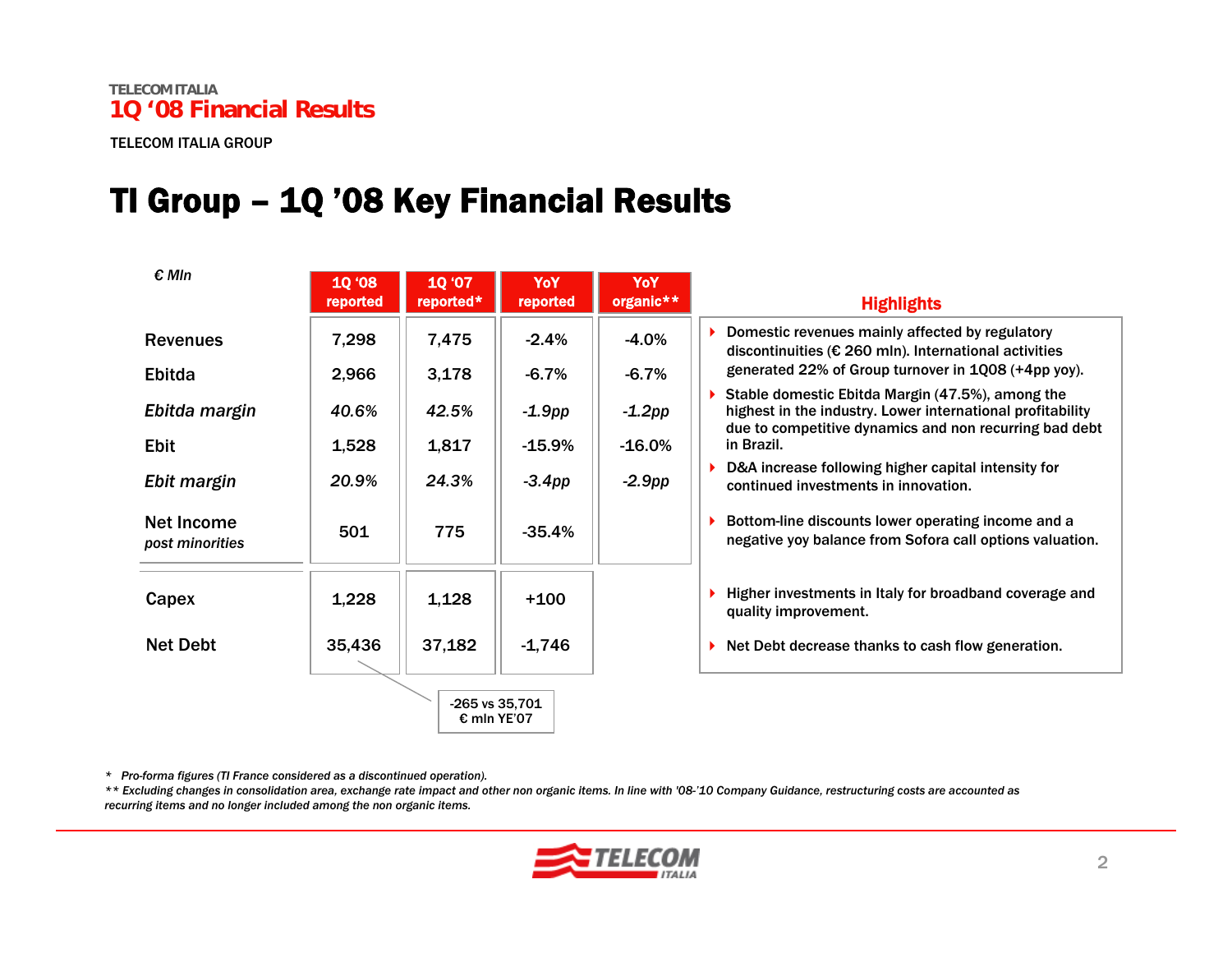#### TI Group – Revenues 1Q '08 vs. 1Q '07



*\* Pro-forma figures (TI France considered as a discontinued operation).*

\*\* Discontinuities on Revenues were -260M€: Bersani Decree -125M€ (net of elasticity effect), Termination Cut F2M -66M€ (Wireline -25M€, Mobile -54M€, Intercompany +13M€), Int'l Roaming *cut (Reding) -45M€, Bitstream prices variation -24M€.*

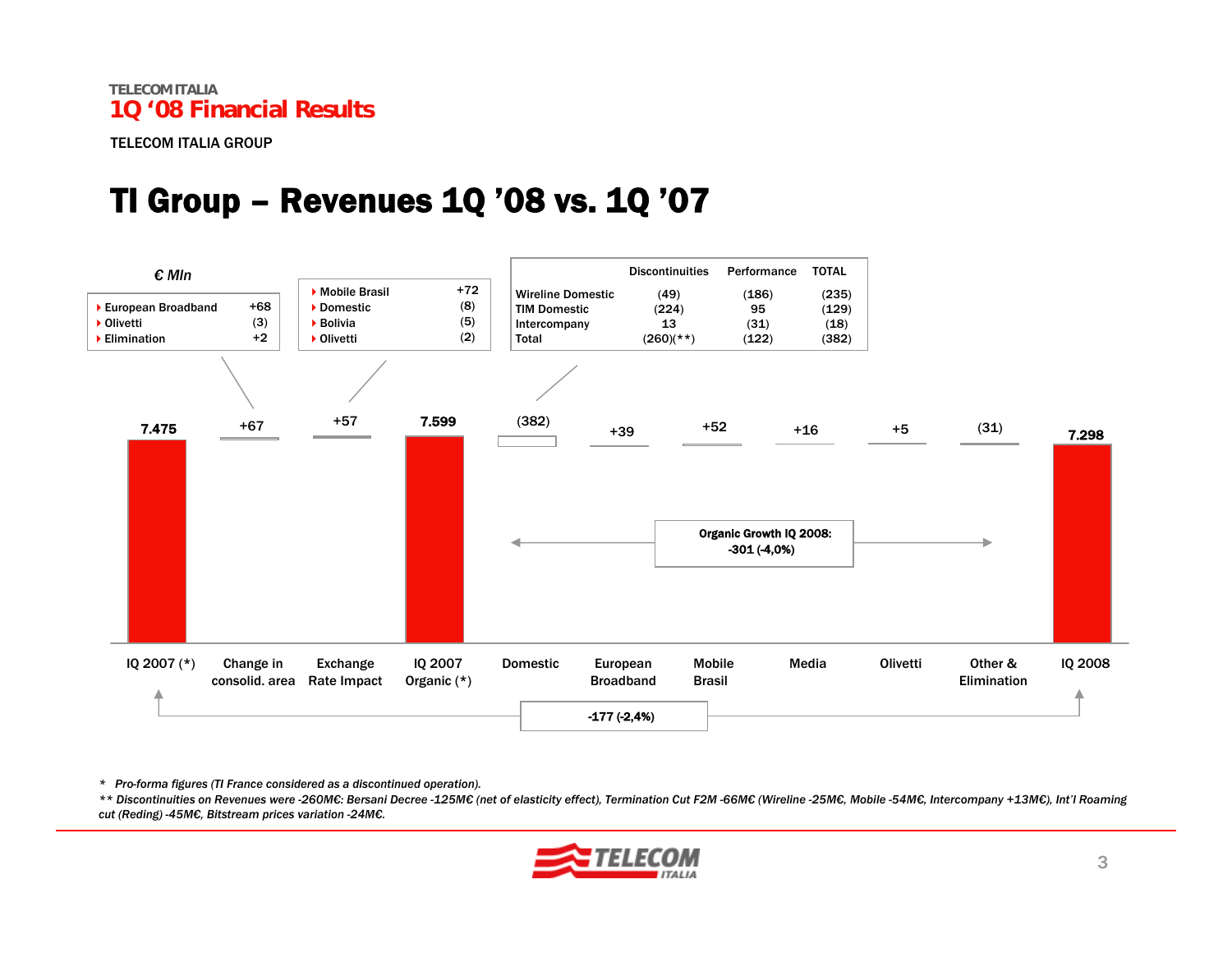#### TI Group – Ebitda 1Q '08 vs. 1Q '07



*\* Pro-forma figures (TI France considered as a discontinued operation).*

\*\* Discontinuities on EBITDA were -219ME: Bersani Decree -125ME (net of elasticity effect), Termination Cut F2M -38ME (Mobile), Int'l Roaming cut (Reding) -32ME, Bitstream prices variation -24ME.

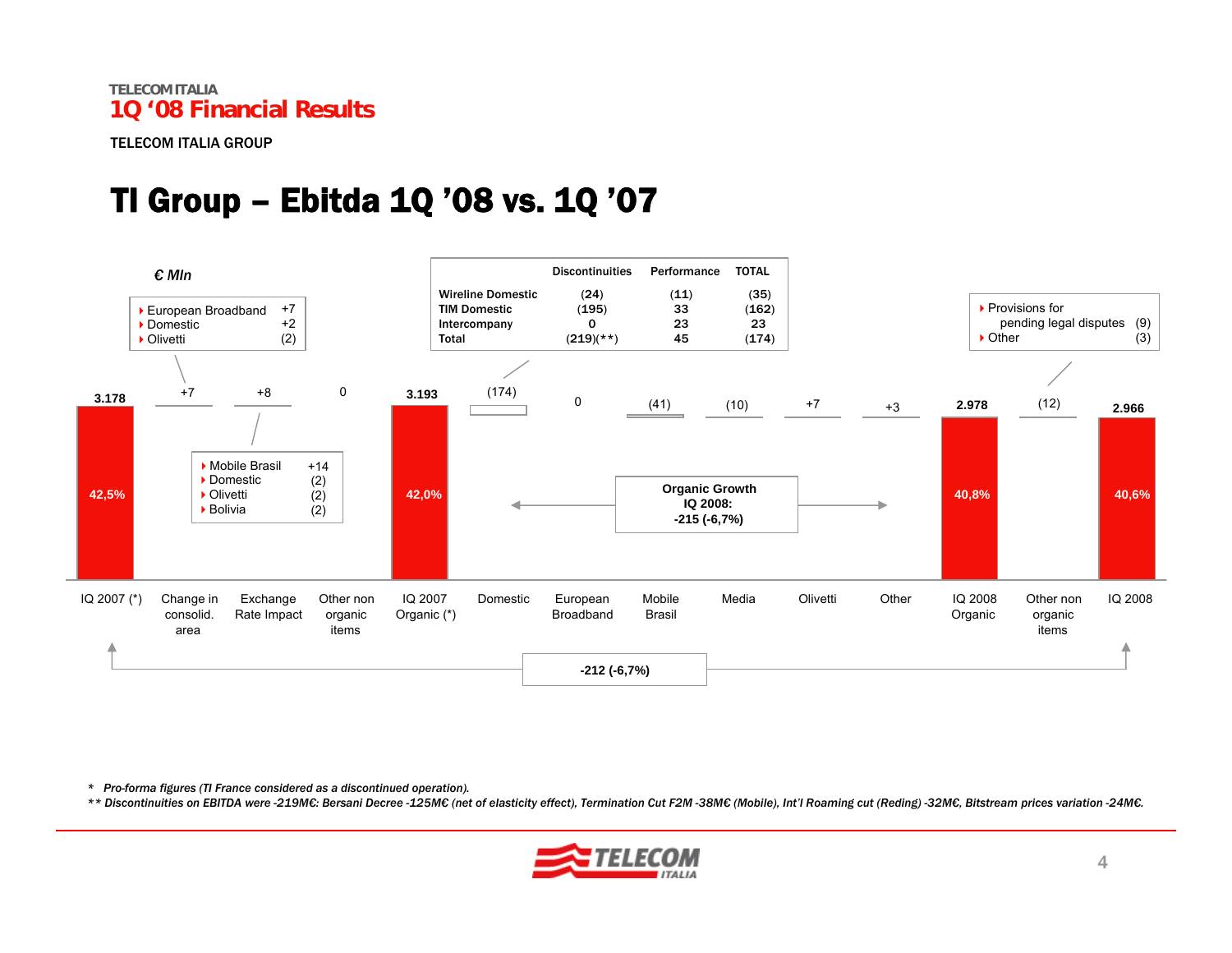TELECOM ITALIA GROUP

## TI Group – Ebit 1Q '08 vs. 1Q '07



*\* Pro-forma figures (TI France considered as a discontinued operation).*

\*\* Discontinuities on EBITDA were -219MC: Bersani Decree -125MC (net of elasticity effect), Termination Cut F2M -38ME (Mobile), Int'l Roaming cut (Reding) -32ME, Bitstream prices variation -24ME.

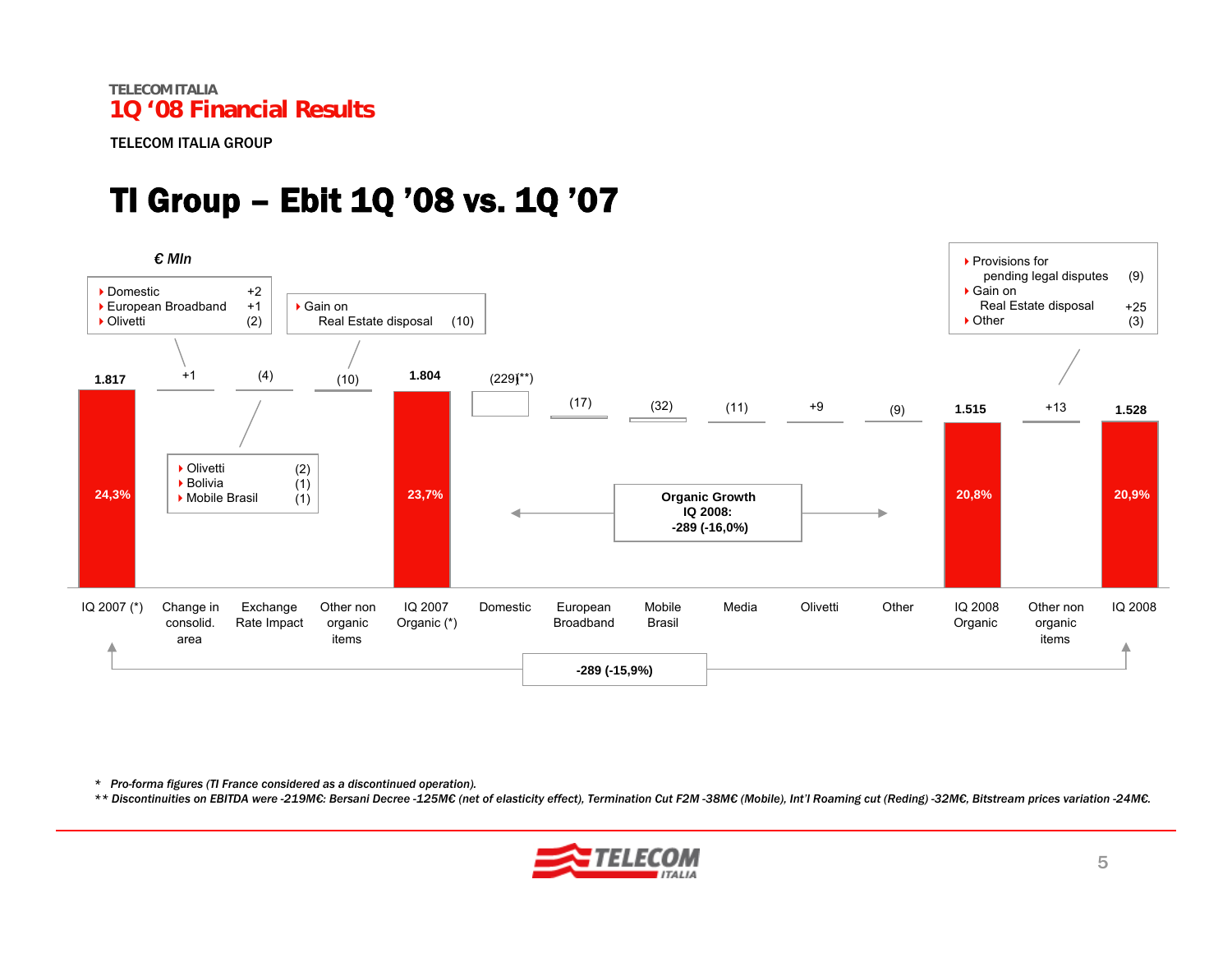#### TI Group – Net Income 1Q '08 vs. 1Q '07

*€ Mln*



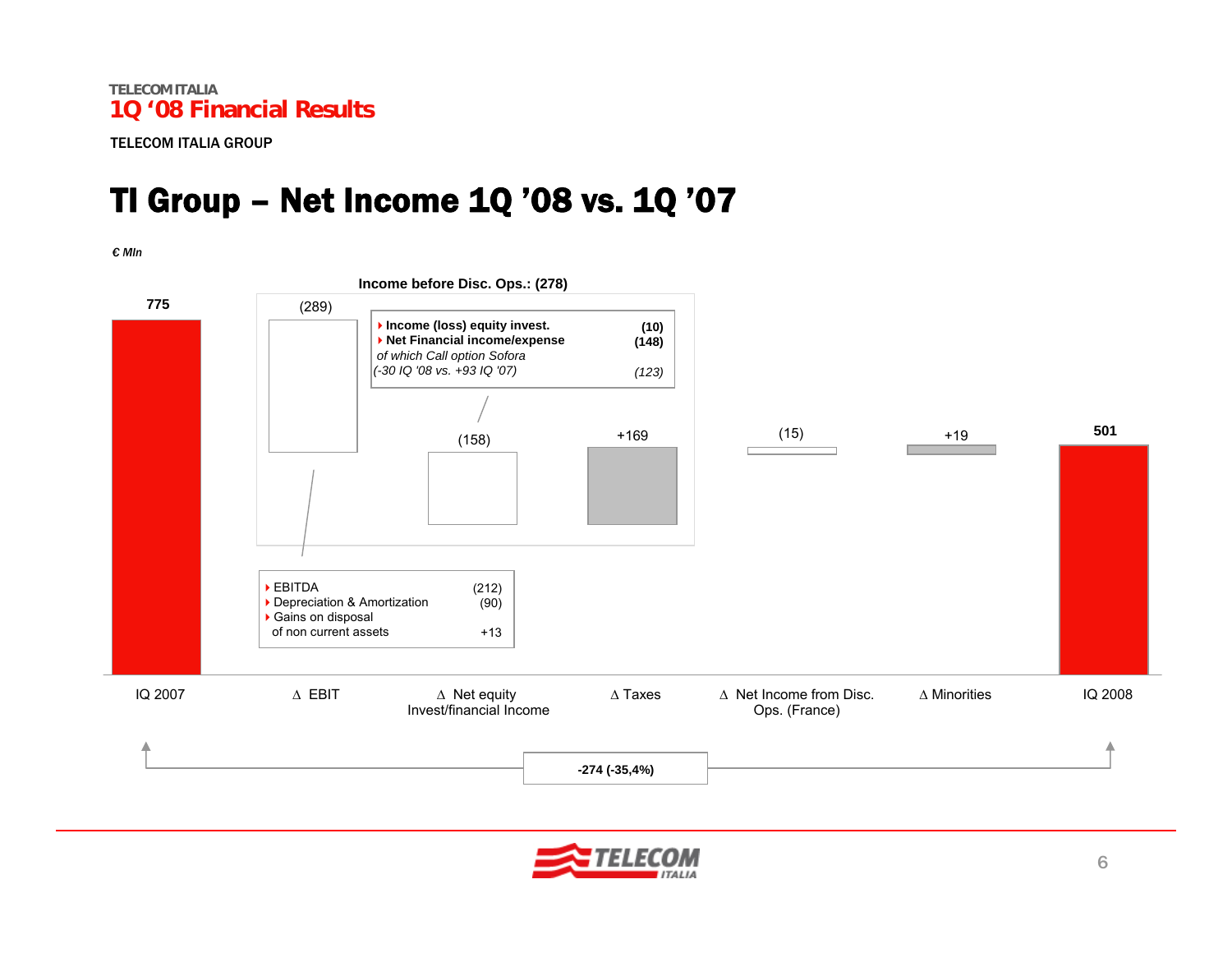### TI Group – Capex 1Q '08 vs. 1Q '07



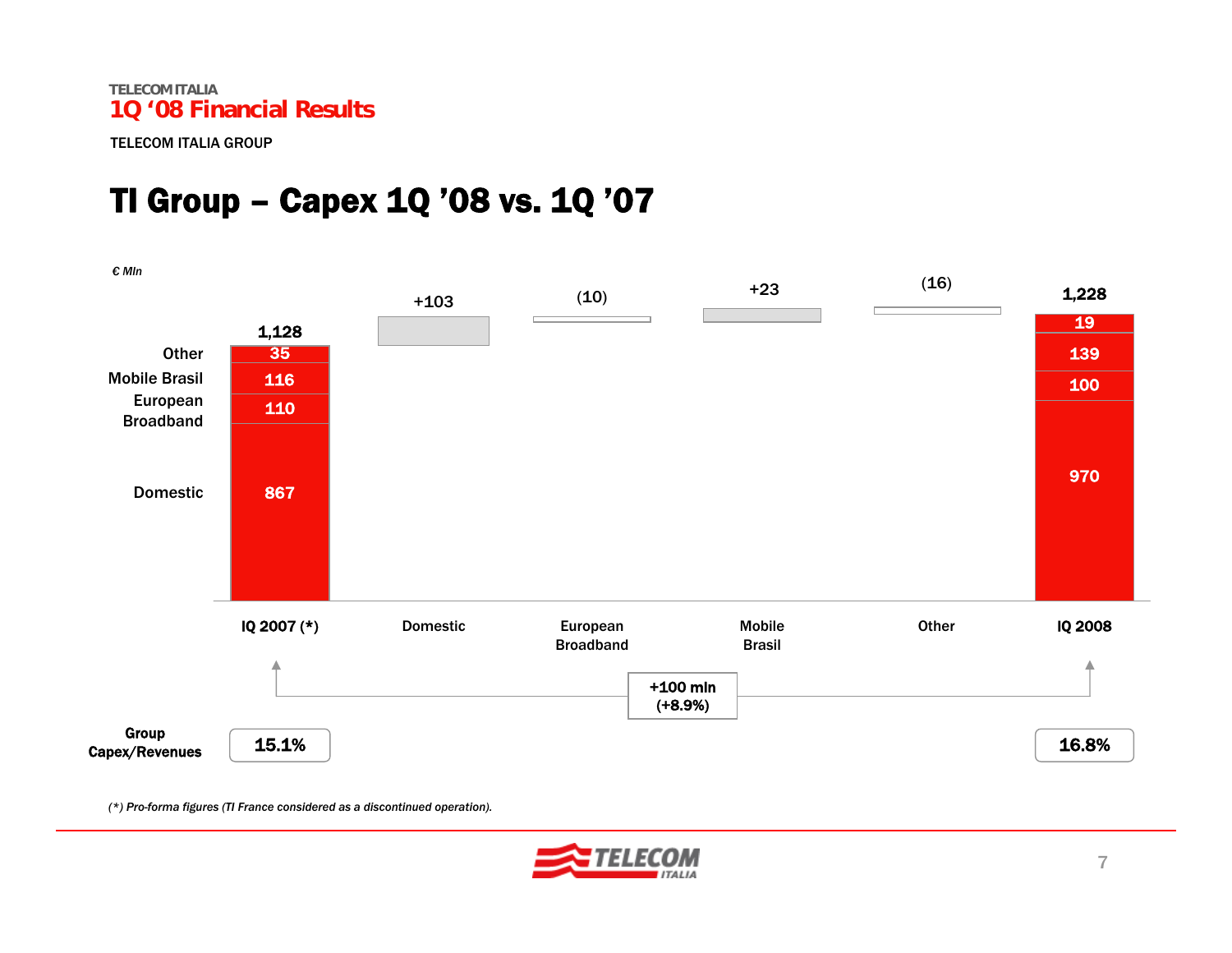#### TI Group – Net Financial Position 1Q '08 vs. YE '07



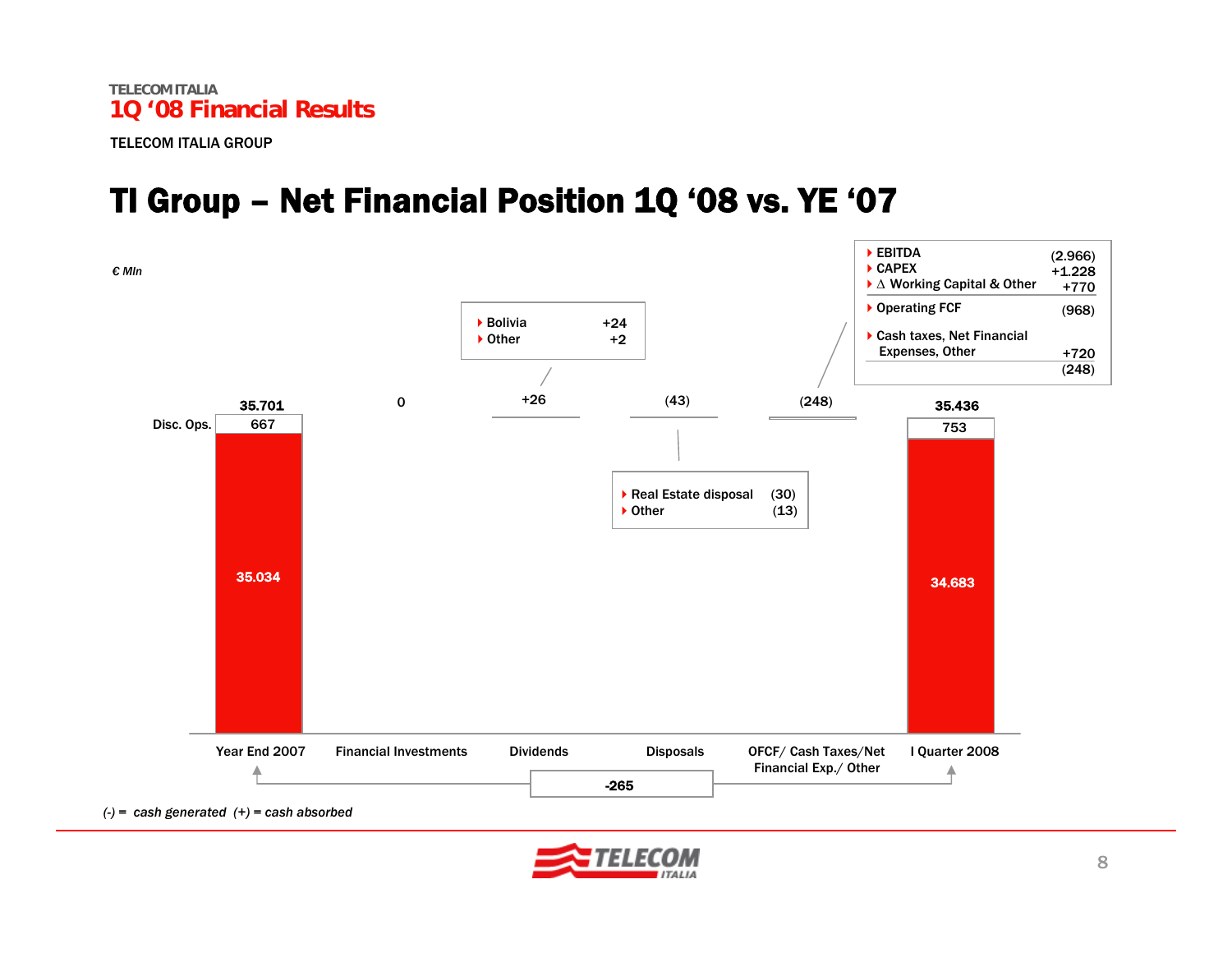#### Debt structure as of March 31st, 2008



*(1) Including Liberty Surf Intercompany Debt accounted as for Discontinued Operations (€ 762 mln)*

*(2) Nominal Liquidity Position, represented by cash and marketable securities stands at € 5.3 bln*

(\*) including the current portion of non current liabilities (maturing within 12 months) for  $\epsilon$  5,329 mln (of which bonds  $\epsilon$  4,125 mln and other  $\epsilon$  1,204 mln)

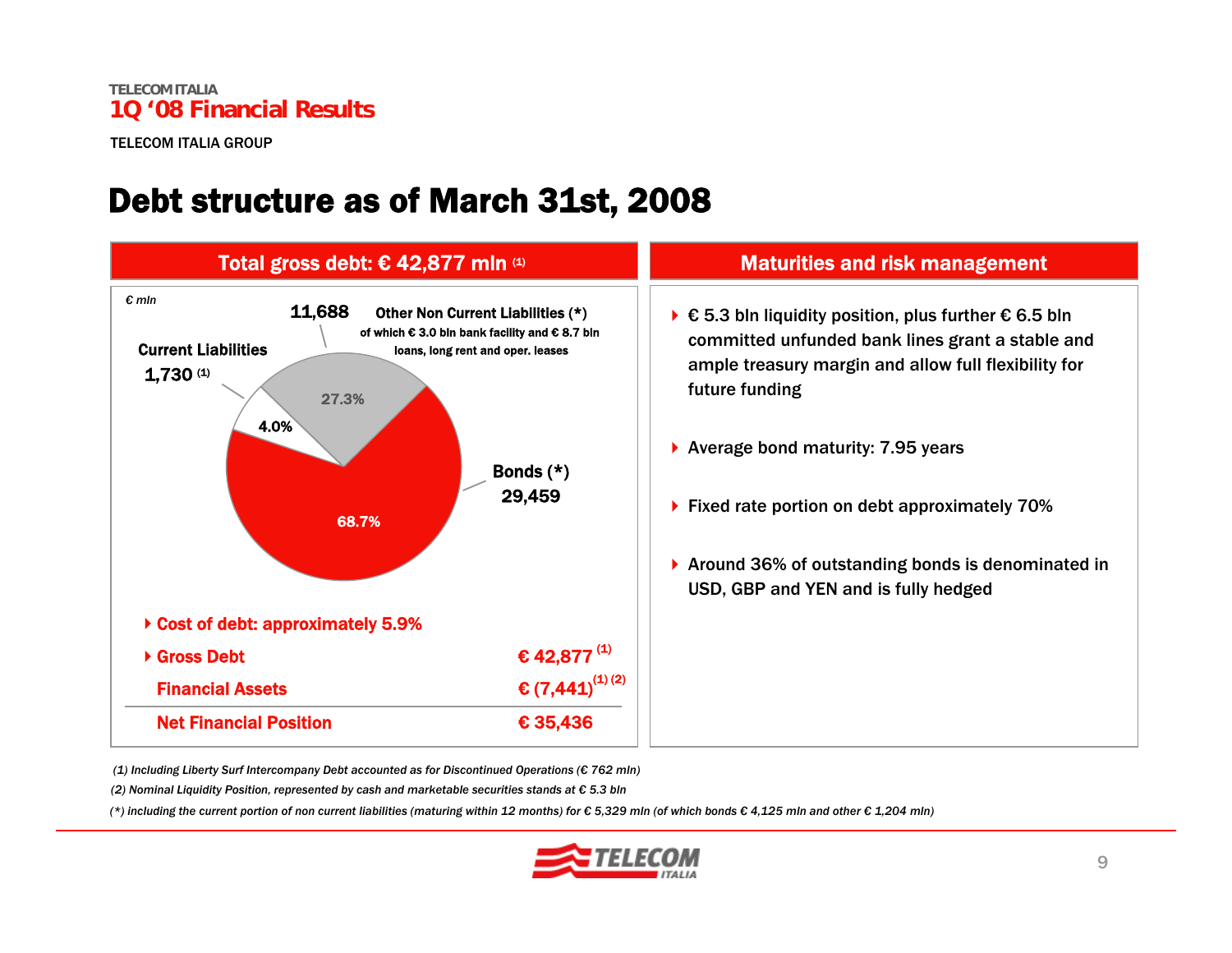#### Medium-long term debt Maturity profile as of March 31st, 2007



(1) € 40.054 mln is the nominal amount of outstanding medium-long term debt, by adding IAS adjustments (€ 1.094 mln), current liabilities (€ 967 mln) and Liberty Surf intercompany debt *accounted for as discontinued operations (€ 762 mln), the gross debt figure of € 42.877 mln is reached.*

(\*) of which euro 499.7 mln refer to bonds maturing September 14th 2008 with extendable option to bondholders; each extension period is for 21 months; ultimate maturity March 2012.

N.B. Debt maturities are net of €95 mln (face value) of repurchased own bonds (TI Spa € 850 mln 5.25% Notes due 2055) and include €14 mln of discontinued operations/assets held for sale relating to Liberty Surf. Furthermore, Liberty Surf current intercompany debt (€ 30 mln) due to TI Capital (maturing Sept 2008) has not been included.

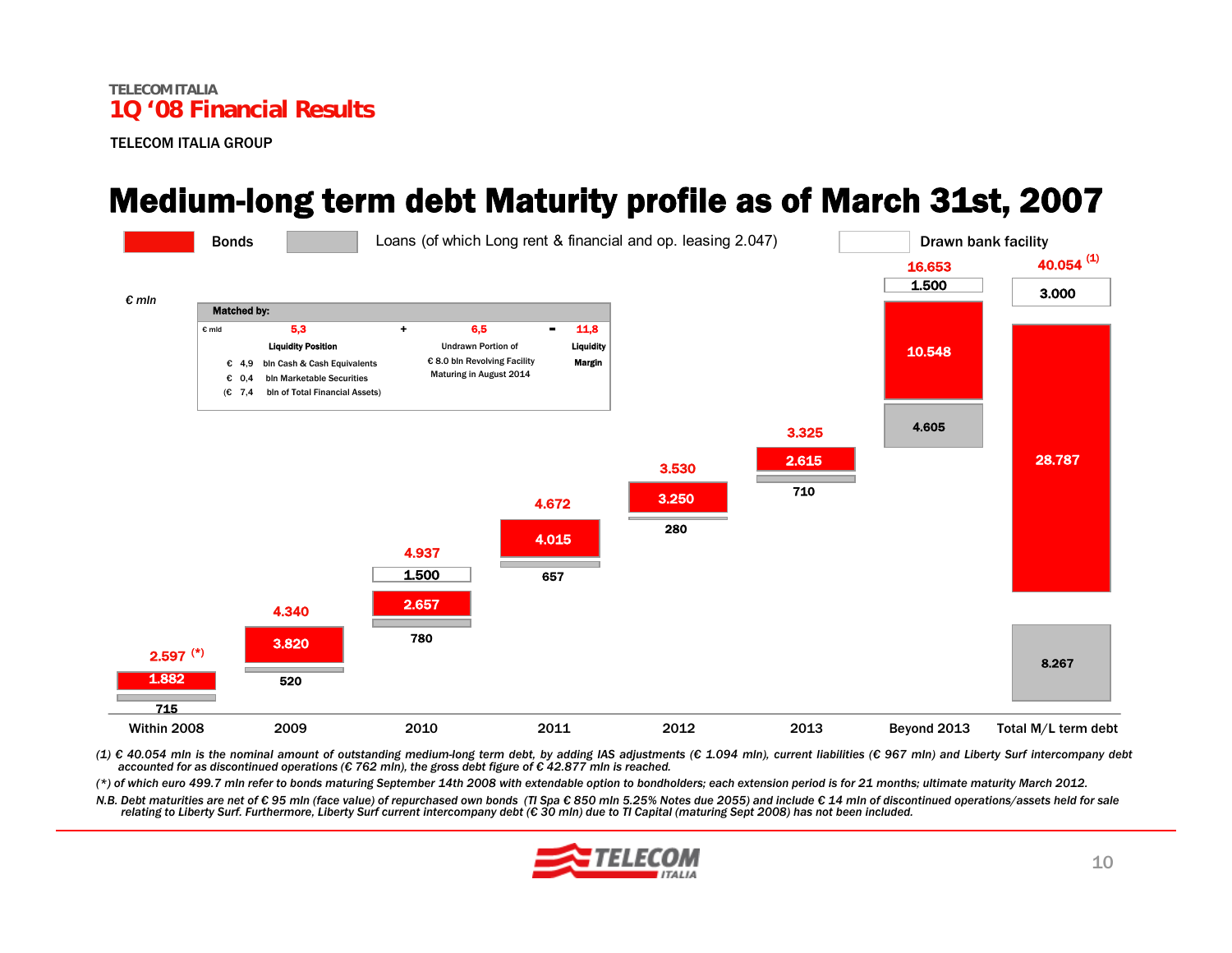TELECOM ITALIA GROUP

## Appendix

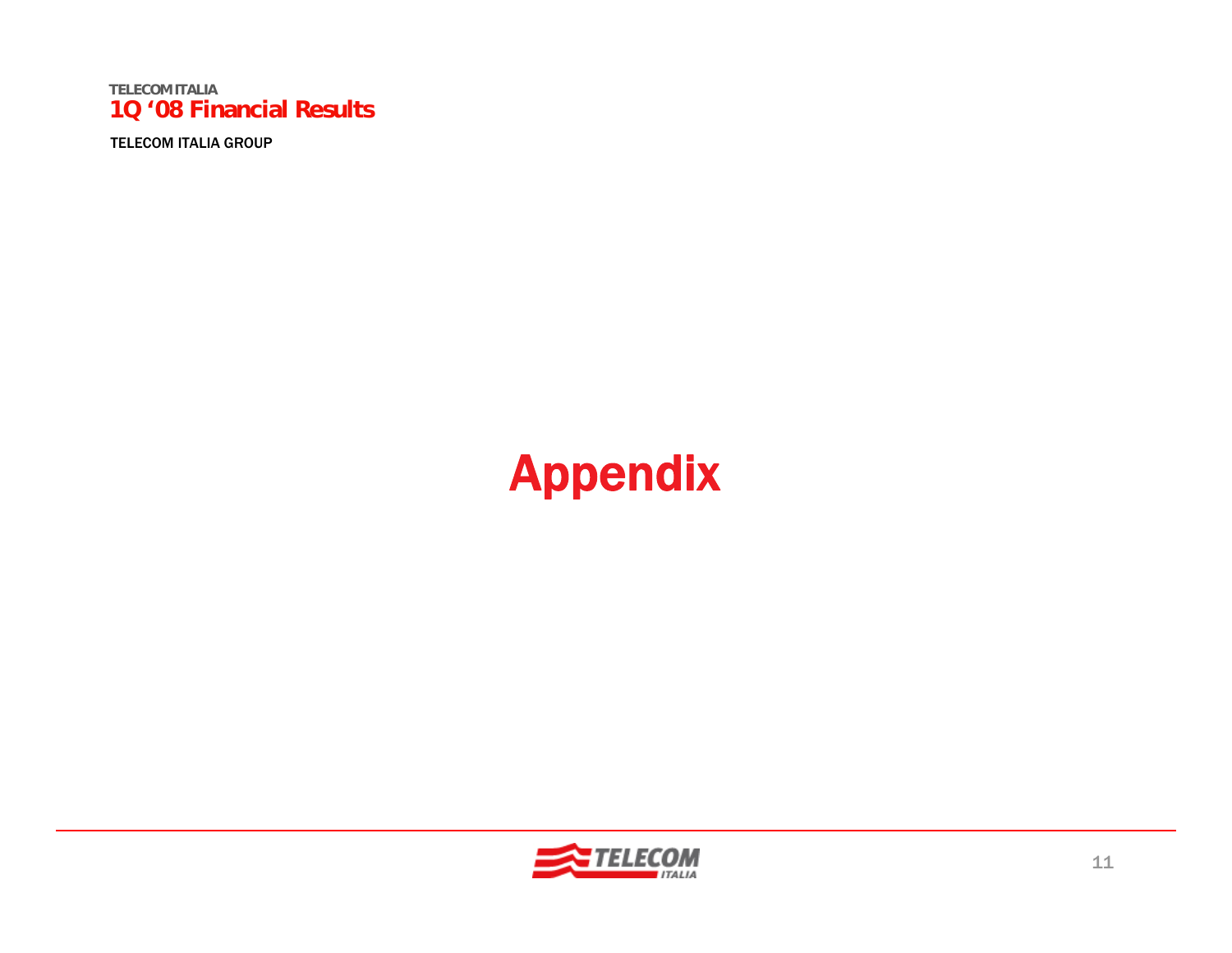TELECOM ITALIA GROUP

#### TI Group – Profit and Loss – 1Q '08 vs. 1Q '07

|                |                                                    | I Quarter      |                 |               |            |  |
|----------------|----------------------------------------------------|----------------|-----------------|---------------|------------|--|
| $\epsilon$ MIn |                                                    | 2008           | $2007$ (*)      | $\Delta$ Abs. | $\Delta\%$ |  |
|                | <b>REVENUES</b>                                    | 7.298          | 7.475           | (177)         | (2, 4)     |  |
|                | Other Operating Income                             | 94             | 73              | 21            | 28,8       |  |
|                | <b>TOTAL REVENUES &amp; OTHER INCOME</b>           | 7.392          | 7.548           | (156)         | (2,1)      |  |
|                | Total Purchases of materials and external services | (3.149)        | (3.165)         | 16            | (0, 5)     |  |
|                | Personnel                                          | (991)          | (997)           | 6             | (0,6)      |  |
|                | Other operating costs                              | (449)          | (373)           | (76)          | 20,4       |  |
|                | Capitalized Cost and Others                        | 163            | 165             | (2)           | (1,2)      |  |
|                | <b>EBITDA</b><br>% on Revenues                     | 2.966<br>40,6% | 3.178<br>42,5%  | (212)         | (6,7)      |  |
|                | Depreciation & Amortization                        | (1.463)        | (1.373)         | (90)          | 6,6        |  |
|                | Writedowns and revaluations of non current assets  | $\Omega$       | $\Omega$        | $\mathbf 0$   |            |  |
|                | Gains/losses of non current assets realization     | 25             | 12 <sup>2</sup> | 13            | 108,3      |  |
|                | <b>EBIT</b>                                        | 1.528          | 1.817           | (289)         | (15, 9)    |  |
|                | % on Revenues                                      | 20,9%          | 24,3%           |               |            |  |
|                | Income (loss) equity invest, valued equity method  | 19             | 29              | (10)          |            |  |
|                | Net Financial Income / (Expenses)                  | (598)          | (450)           | (148)         |            |  |
|                | Income before Taxes & Disc. Ops.                   | 949            | 1.396           | (447)         |            |  |
|                | % on Revenues                                      | 13,0%          | 18,7%           |               |            |  |
|                | Taxes                                              | (392)          | (561)           | 169           |            |  |
|                | Income before Disc. Ops.                           | 557            | 835             | (278)         |            |  |
|                | Net income (loss) of assets disposed               | (75)           | (60)            | (15)          |            |  |
|                | <b>Net Income (ante Minorities)</b>                | 482            | 775             | (293)         |            |  |
|                | % on Revenues                                      | 6.6%           | 10,4%           |               |            |  |
|                | <b>Minorities</b>                                  | 19             | $\mathbf 0$     | 19            |            |  |
|                | <b>Net Income (post Minorities)</b>                | 501            | 775             | (274)         |            |  |
|                | % on Revenues                                      | 6,9%           | 10,4%           |               |            |  |

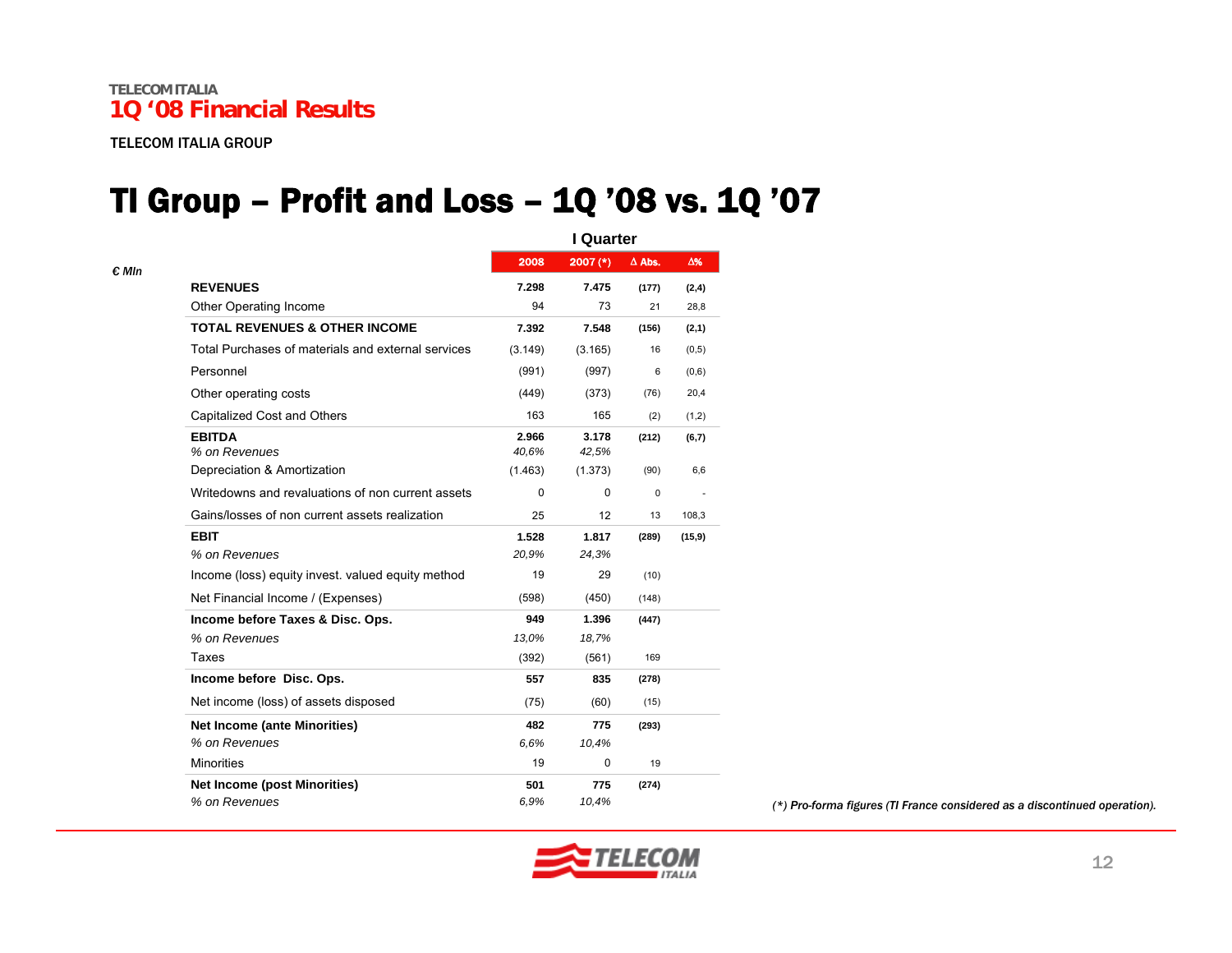*€ Mln*

### TI Group – Balance Sheet – 1Q '08 vs. FY '07

|                                                                                                                                                                                                       | I Quarter                                              | <b>Full Year</b>                                       |
|-------------------------------------------------------------------------------------------------------------------------------------------------------------------------------------------------------|--------------------------------------------------------|--------------------------------------------------------|
|                                                                                                                                                                                                       | 2008                                                   | 2007 (*)                                               |
| <b>Intangible Assets</b>                                                                                                                                                                              | 50.639                                                 | 50.921                                                 |
| <b>Tangible Assets</b>                                                                                                                                                                                | 16.561                                                 | 16.788                                                 |
| <b>Financial Assets</b>                                                                                                                                                                               | 886                                                    | 921                                                    |
| <b>Deferred Tax Assets</b>                                                                                                                                                                            | 118                                                    | 247                                                    |
| <b>TOTAL NET ASSETS</b>                                                                                                                                                                               | 68.204                                                 | 68.877                                                 |
| <b>Working Capital</b><br><b>Total net inventories</b><br>Total net trade accounts receivable<br>Trade accounts payable<br>Other current assets/liabilities<br><b>Total Reserves within 12 months</b> | (3.173)<br>330<br>6.806<br>(6.446)<br>(3.215)<br>(648) | (3.942)<br>307<br>7.316<br>(7.733)<br>(3.170)<br>(662) |
| <b>Severance Indemnities</b>                                                                                                                                                                          | (1.157)                                                | (1.151)                                                |
| <b>Other Allowances</b>                                                                                                                                                                               | (1.801)                                                | (1.601)                                                |
| No fin. assets/liabilities of Disc. Ops.                                                                                                                                                              | 514                                                    | 503                                                    |
| <b>NET INVESTED CAPITAL</b>                                                                                                                                                                           | 62.587                                                 | 62.686                                                 |
| <b>Shareholders Equity</b>                                                                                                                                                                            | 27.151                                                 | 26.985                                                 |
| <b>Net Financial Position</b><br>Net Financial Position of Disc. Ops.<br>Net Financial Position excluding Disc. Ops.                                                                                  | 35.436<br>753<br>34.683<br>I Quarter                   | 35.701<br>667<br>35.034<br><b>Full Year</b>            |
| <b>INVESTMENTS</b>                                                                                                                                                                                    | 2008                                                   | 2007 $(*)$                                             |
| <b>Capital Expenditures</b>                                                                                                                                                                           | 1.228                                                  | 5.370                                                  |
| <b>Financial Investments</b>                                                                                                                                                                          | O                                                      | 635                                                    |
| <b>TOTAL</b>                                                                                                                                                                                          | 1.228                                                  | 6.005                                                  |

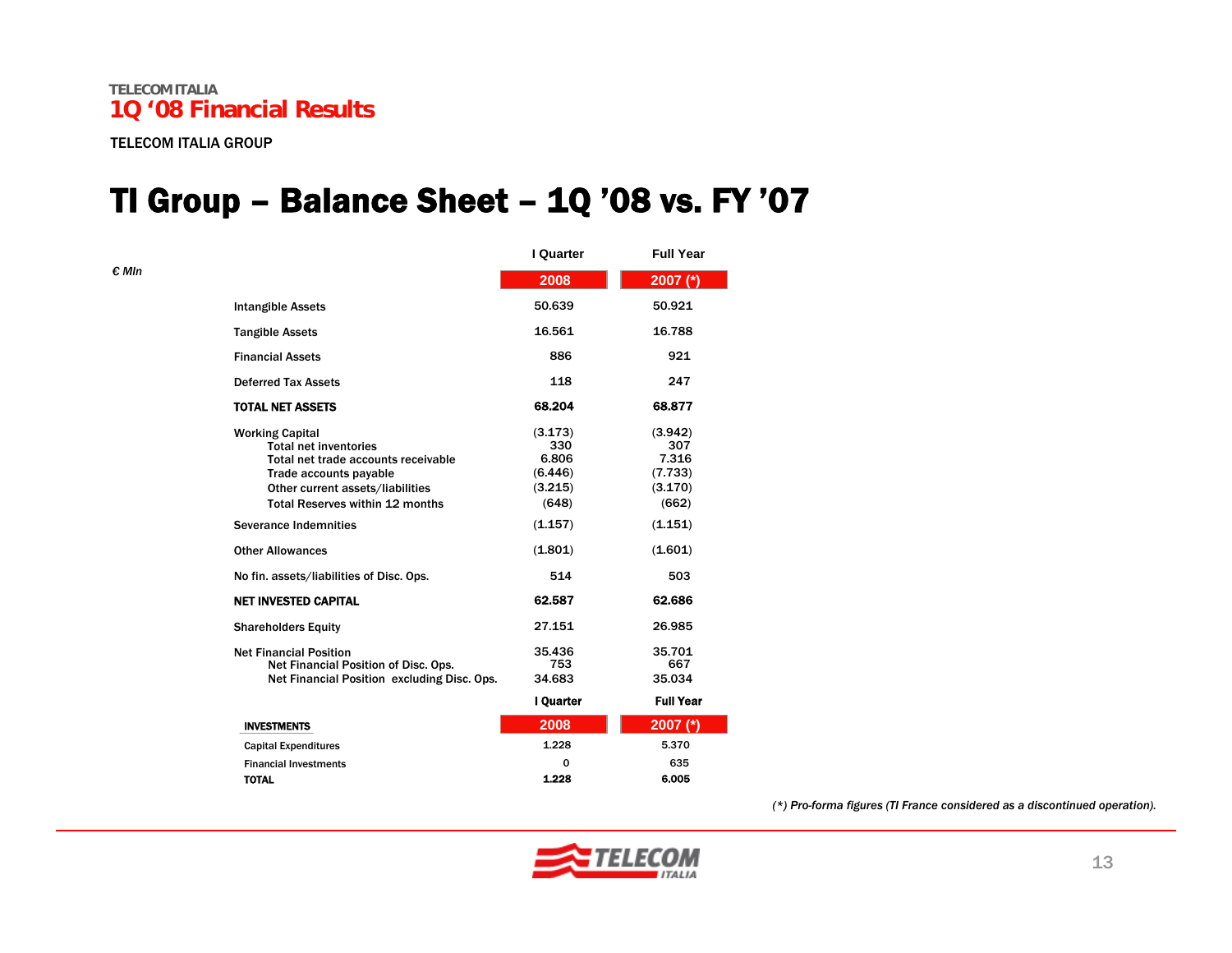#### TI Group – Main Results by BU (reported figures)

I Quarter

| <b>REVENUES</b>            | 2008           | 2007 (*) | $\Delta$ Abs.  | $\Delta$ % |
|----------------------------|----------------|----------|----------------|------------|
| <b>Domestic</b>            | 5.619          | 6.009    | $-390$         | (6, 5)     |
| of which Wireline Domestic | 3.746          | 3.989    | $-243$         | (6,1)      |
| of which Tim Domestic      | 2.236          | 2.365    | $-129$         | (5,5)      |
| European broadband         | 323            | 216      | 107            | 49,5       |
| <b>Mobile Brasil</b>       | 1.224          | 1.100    | 124            | 11,3       |
| Media                      | 74             | 58       | 16             | 27,6       |
| Olivetti                   | 83             | 83       | 0              | 0,0        |
| <b>Other Activities</b>    | 76             | 60       | 16             | 26,7       |
| of which Bolivia           | 52             | 56       | $-4$           | (7,1)      |
| Elim.                      | $-101$         | $-51$    | -50            |            |
| <b>TI Group</b>            | 7.298          | 7.475    | $-177$         | (2,4)      |
|                            |                |          |                |            |
| <b>EBITDA</b>              | 2008           | 2007 (*) | $\Delta$ Abs.  | Δ%         |
| <b>Domestic</b>            | 2.667          | 2.853    | $-186$         | (6, 5)     |
| European broadband         | 61             | 54       | 7              | 13,0       |
| <b>Mobile Brasil</b>       | 242            | 269      | -27            | (10, 0)    |
| Media                      | $-21$          | $-11$    | $-10$          | (90, 9)    |
| Olivetti                   | $-7$           | $-10$    | з              | 30,0       |
| <b>Other Activities</b>    | 26             | 23       | 3              | 13.0       |
| of which Bolivia           | 24             | 27       | -3             | (11.1)     |
| Elim.                      | -2             | 0        | $-2$           |            |
| <b>TI Group</b>            | 2.966          | 3.178    | $-212$         | (6,7)      |
| <b>EBIT</b>                | 2008           | 2007 (*) | $\Delta$ Abs.  | $\Delta$ % |
| <b>Domestic</b>            | 1.566          | 1.790    | $-224$         | (12, 5)    |
| European broadband         | 6              | 22       | $-16$          | (72, 7)    |
| <b>Mobile Brasil</b>       | $-17$          | 16       | -33            |            |
| Media                      | $-37$          | $-26$    | $-11$          | (42, 3)    |
| Olivetti                   | -9             | $-14$    | 5              | 35,7       |
| <b>Other Activities</b>    | 17             | 15       | $\overline{a}$ | 13,3       |
| of which Bolivia           | 17             | 19       | $-2$           | (10.5)     |
| Flim.                      | $\overline{2}$ | 14       | $-12$          |            |
| <b>TI Group</b>            | 1.528          | 1.817    | $-289$         | (15, 9)    |